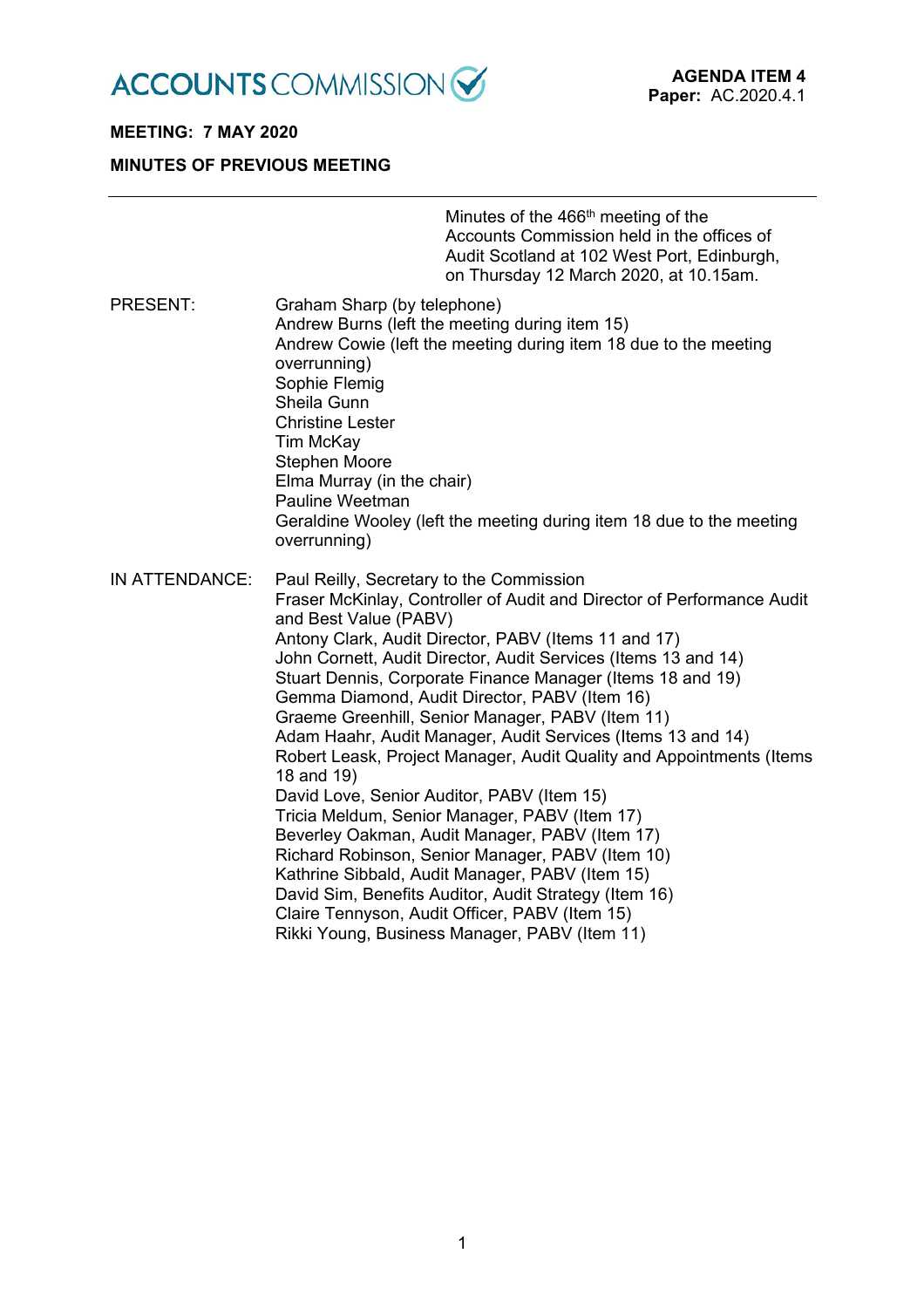### Item Subject

- 1. Apologies for absence
- 2. Declarations of interest
- 3. Decisions on taking business in private
- 4. Minutes of meeting of 6 February 2020
- 5. Minutes of meeting of Financial Audit and Assurance Committee of 20 February 2020
- 6. Minutes of meeting of Performance Audit Committee of 20 February 2020
- 7. Update report by the Secretary to the Commission
- 8. Update report by the Controller of Audit
- 9. Local Government Benchmarking Framework: draft national benchmarking overview report 2018/19
- 10. Briefing: the 2020/21 budget
- 11. Accounts Commission and Auditor General for Scotland rolling work programme refresh: 2020/21 – 2024/25
- 12. Accounts Commission strategy refresh 2020-25
- 13. Statutory report: Renfrewshire Council
- 14. Statutory report: Renfrewshire Council (in private)
- 15. Local government in Scotland 2020: performance and challenges draft report (in private)
- 16. Performance audit: draft report Improving outcomes for young people through school education (in private)
- 17. Benefits administration performance audit:Housing benefit overpayments in Scotland a thematic study – draft report (in private)
- 18. New audit appointments and Code of Audit Practice update (in private)
- 19. Value for money of audit service providers (in private)
- 20. Commission business matters (in private)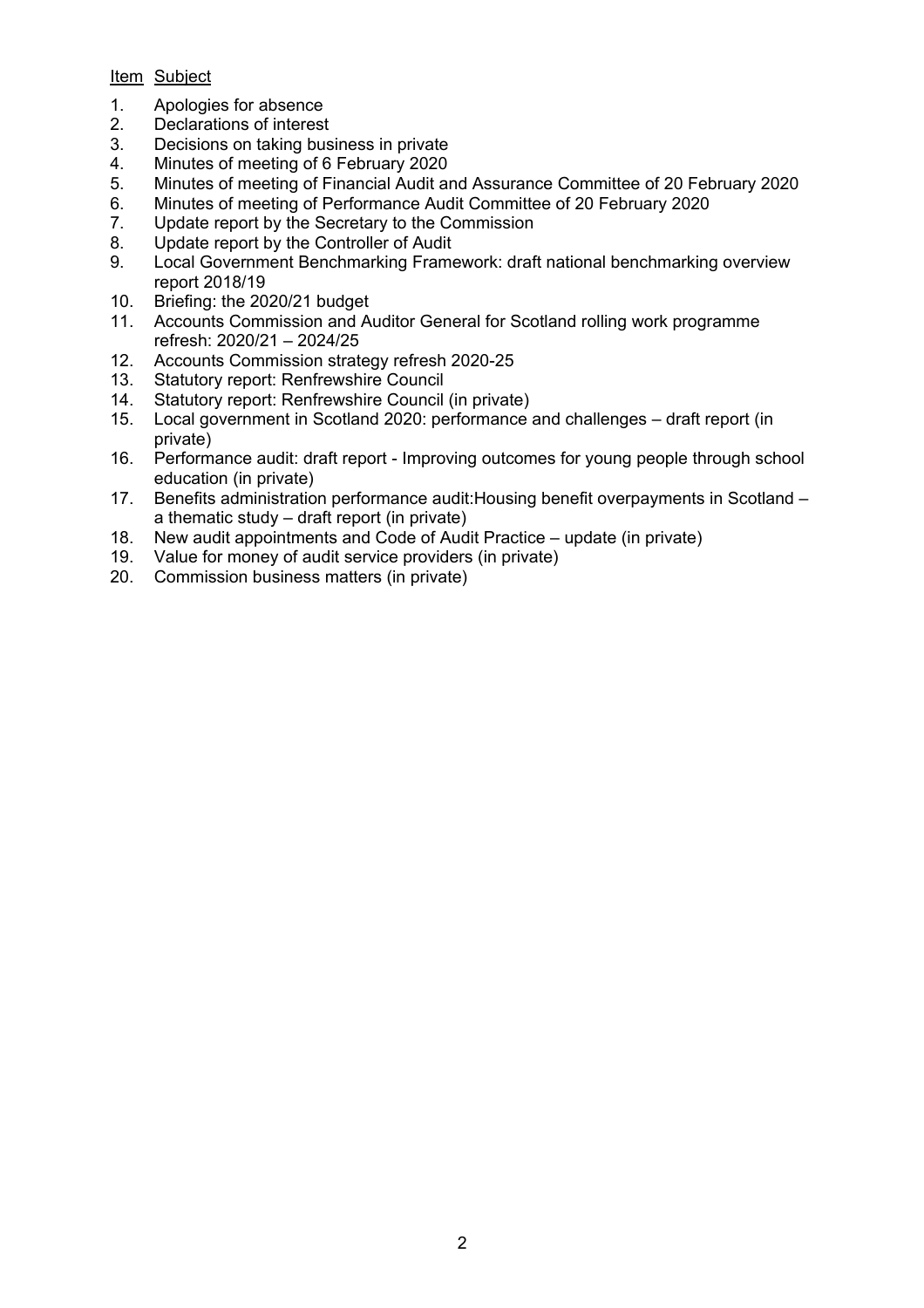### 1. Apologies for absence or early leaving

It was noted that apologies for absence had been received from Sharon O'Connor, and for leaving the meeting early from Andrew Burns.

### 2. Declarations of interest

The following declaration of interest was made:

 Elma Murray, in item 9, given her previous involvement in the establishment of the Local Government Benchmarking Project and as a Board member of the APSE (Association for Public Sector Excellence) Local Government Commission 2030; in item 15 as a former Chief Executive of North Ayrshire Council; and in item 16 as a former Chief Executive of North Ayrshire Council and as current Deputy Chair of DYW (Developing Young Workers) Employers Forum.

### 3. Decisions on taking business in private

It was agreed that items 14 to 20 be considered in private because:

- Item 14 requires the Commission to consider actions in relation to a report by the Controller of Audit. The Commission is then obliged by statute to inform the appropriate council of its decisions, which the Commission does before making the decision public.
- Item 15 proposes a draft report, which the Commission is to consider in private before publishing.
- Item 16 proposes a draft report, which the Commission is to consider in private before publishing.
- Item 17 proposes a draft performance audit report, which the Commission is to consider in private before publishing.
- Item 18 requires the Commission to consider confidential commercial and contractual matters.
- Item 19 requires the Commission to consider confidential commercial and contractual matters.
- Item 20 may be required if there are any confidential matters that require to be discussed outwith the public domain. The Chair will inform the meeting in public at the start of the meeting if this item is required and what it covers.

No business was notified by members for item 20 and thus the Chair advised that the item would not require discussion.

### 4. Minutes of meeting of 6 February 2020

The minutes of the meeting of 6 February 2020 were approved as a correct record.

Arising therefrom, in relation to item 15, the Commission agreed to note advice from the Secretary that the performance audit *Affordable housing* is to be published on 9 April.

### 5. Minutes of the Financial Audit and Assurance Committee meeting of 20 February 2020

The minutes of the meeting of the Financial Audit and Assurance Committee of 20 February 2020 were approved as a correct record.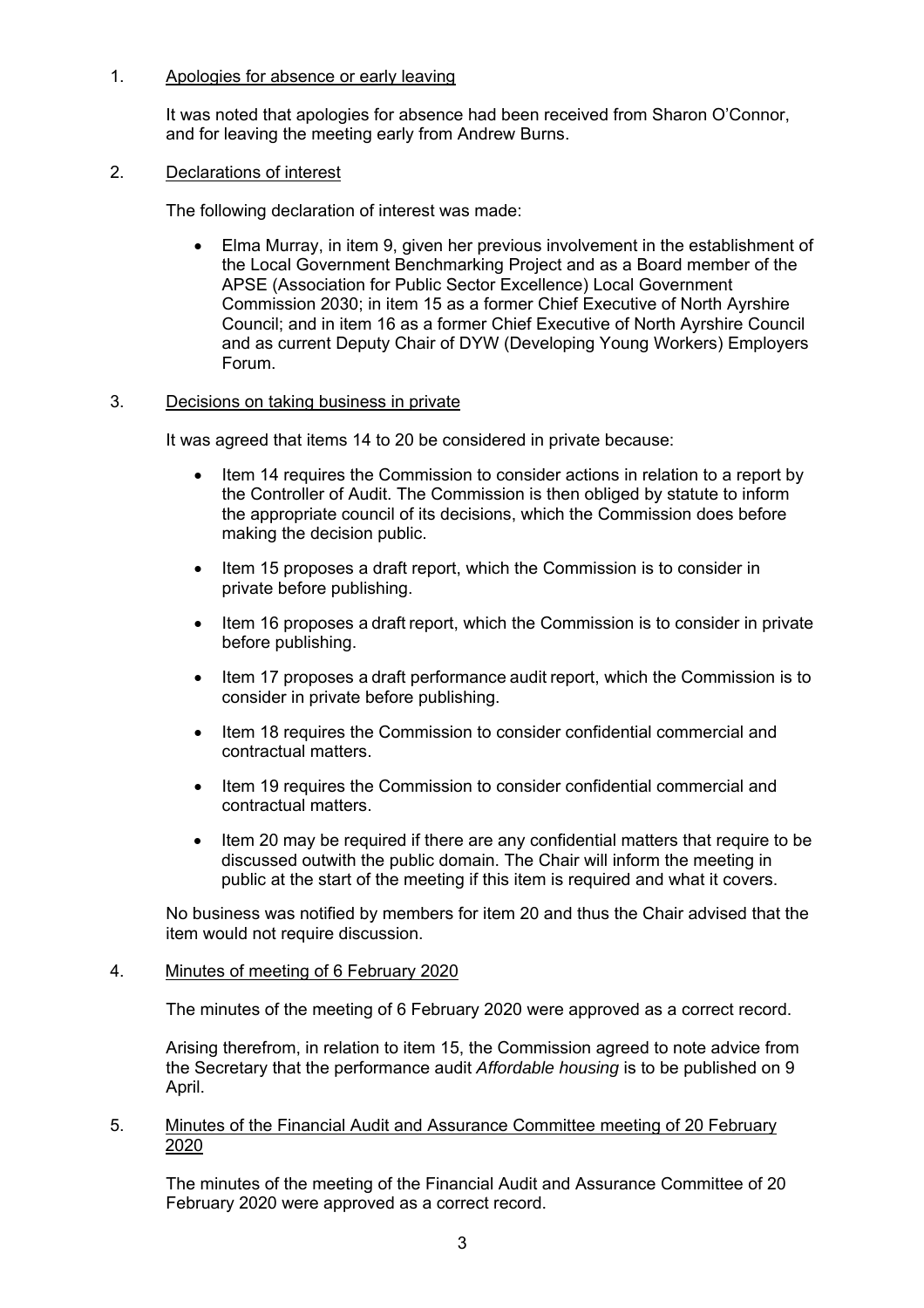Arising therefrom, in relation to item 4, third bullet point, the Commission noted advice from the Secretary that links to Professional Support resources and to the Best Value audit manual would be shared with members in early course.

*Action: Secretary* 

Sheila Gunn asked about progress on the following matter noted by the Committee on 28 November 2019:

The Committee Chair had asked the Secretary to discuss with the Commission Chair how to update the Commission on Audit Scotland Audit Committee business of relevance or interest to the Commission.

The Secretary advised that he had discussed the matter with the Chair, and this would be subject to further discussion with the Chair and Deputy Chair.

#### *Action: Secretary*

### 6. Minutes of the Performance Audit Committee meeting of 20 February 2020

The minutes of the meeting of the Performance Audit Committee of 20 February 2020 were approved as a correct record.

### 7. Update report by the Secretary to the Commission

The Commission considered a report by the Secretary providing an update on significant recent activity relating to local government and issues of relevance or interest across the wider public sector.

During discussion, the Commission agreed:

• In relation to paragraph 13, and in response to a point made by Pauline Weetman, noted advice from the Secretary that he would place on the members' SharePoint site a letter from the Chief Executive of Glasgow City Council on behalf of the chief executives of Glasgow City Region in relation to the published performance audit on City and Growth Deals.

#### *Action: Secretary*

 In relation to paragraph 23, and in response to a point made by Stephen Moore, to maintain a close interest in the Scottish Index of Multiple Deprivation and how it features across the Commission's work.

### *Action: Secretary and Director of PABV*

 In relation to paragraph 29, and in response to a query from Geraldine Wooley, noted advice from the Director of PABV that he would monitor the detail of the Scottish Government's announced £117m investment in mental health services.

#### *Action: Director of PABV*

• In relation to paragraph 42, and in response to a query from Sophie Flemig, noted advice from the Director of PABV that he would keep the Commission updated on the progress of the proposed independent review led by the OECD of the Curriculum for Excellence.

#### *Action: Director of PABV*

 In relation to paragraph 66, and in response to a point made by Pauline Weetman, noted advice from the Secretary that he would share any response from COSLA to the Scottish Parliament's Public Audit and Post-legislative Scrutiny Committee in relation to the published performance audit on City and Growth Deals.

*Action: Secretary*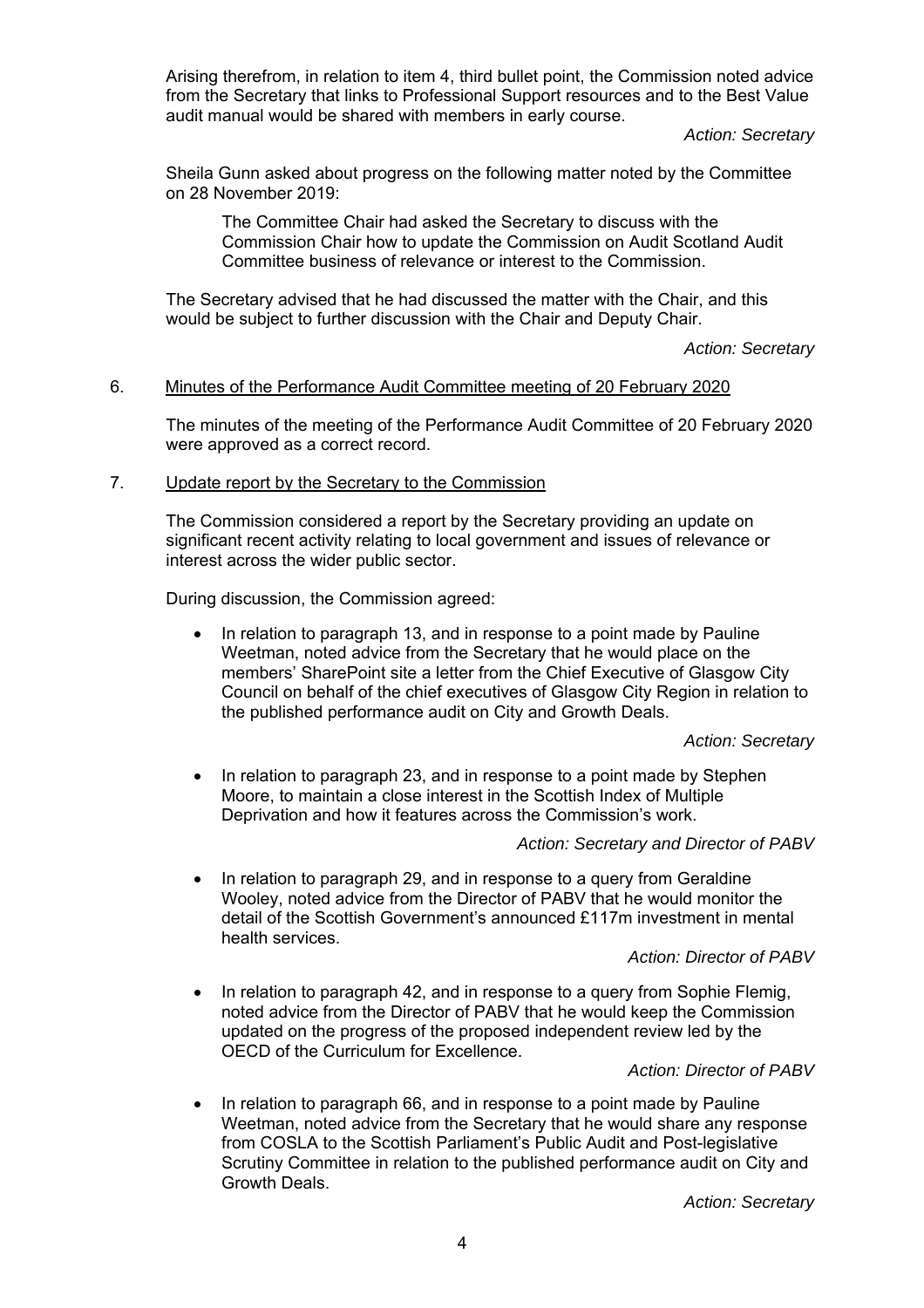• In relation to paragraph 73, and in response to a query from Stephen Moore, noted advice from the Director of PABV that part-time college place numbers would be covered in the Auditor General's College Overview report, to be published in June.

Following discussion, the Commission agreed to note the report.

### 8. Update report by the Controller of Audit

The Commission noted a verbal update from the Controller of Audit on his recent activity.

In discussion, the Commission:

 Agreed to convey its congratulations to Stephen Boyle on his appointment as the next Auditor General for Scotland from 1 July 2020.

*Action: Secretary* 

 Agreed that it hear further from the Controller of Audit at a strategy seminar about his engagement with the Scottish Citizens' Assembly.

*Action: Secretary and Controller of Audit* 

### 9. Local Government Benchmarking Framework: national benchmarking overview report 2018/19

The Commission considered a report from the Secretary to the Commission on the 2018/19 national benchmarking overview report from the Local Government Benchmarking Framework (LGBF) and introducing a presentation from David Martin, Chair of the LGBF Board and Chief Executive of Dundee City Council, and Emily Lynch, Programme Manager at the Improvement Service.

The Deputy Chair welcomed David Martin and Emily Lynch to the meeting, who undertook a presentation setting out messages from the National Overview Report and progress against the LGBF Board's strategic objectives.

During discussion, the Commission:

- Noted advice from the LGBF representatives, in response to queries from Commission members:
	- o On data in relation to deprivation across different council areas
	- o On ongoing development of health and social care indicators (point raised by Graham Sharp)
	- o On ongoing consideration by the LGBF Board on rural deprivation and population sparsity (Andrew Cowie)
	- o On the role of the LGBF project in relation to locality planning and community empowerment (Andrew Cowie)
	- o On ongoing thinking around presenting service user satisfaction (Sophie Flemig and Tim McKay)
	- o On engagement with the third sector (Sophie Flemig)
	- o On featuring client groups such as people with learning disabilities, older carers, and looked-after children (Stephen Moore)
	- o On the use of family groups to understand factors in service performance (Sheila Gunn).
- Noted advice from David Martin, in response to a query from Graham Sharp,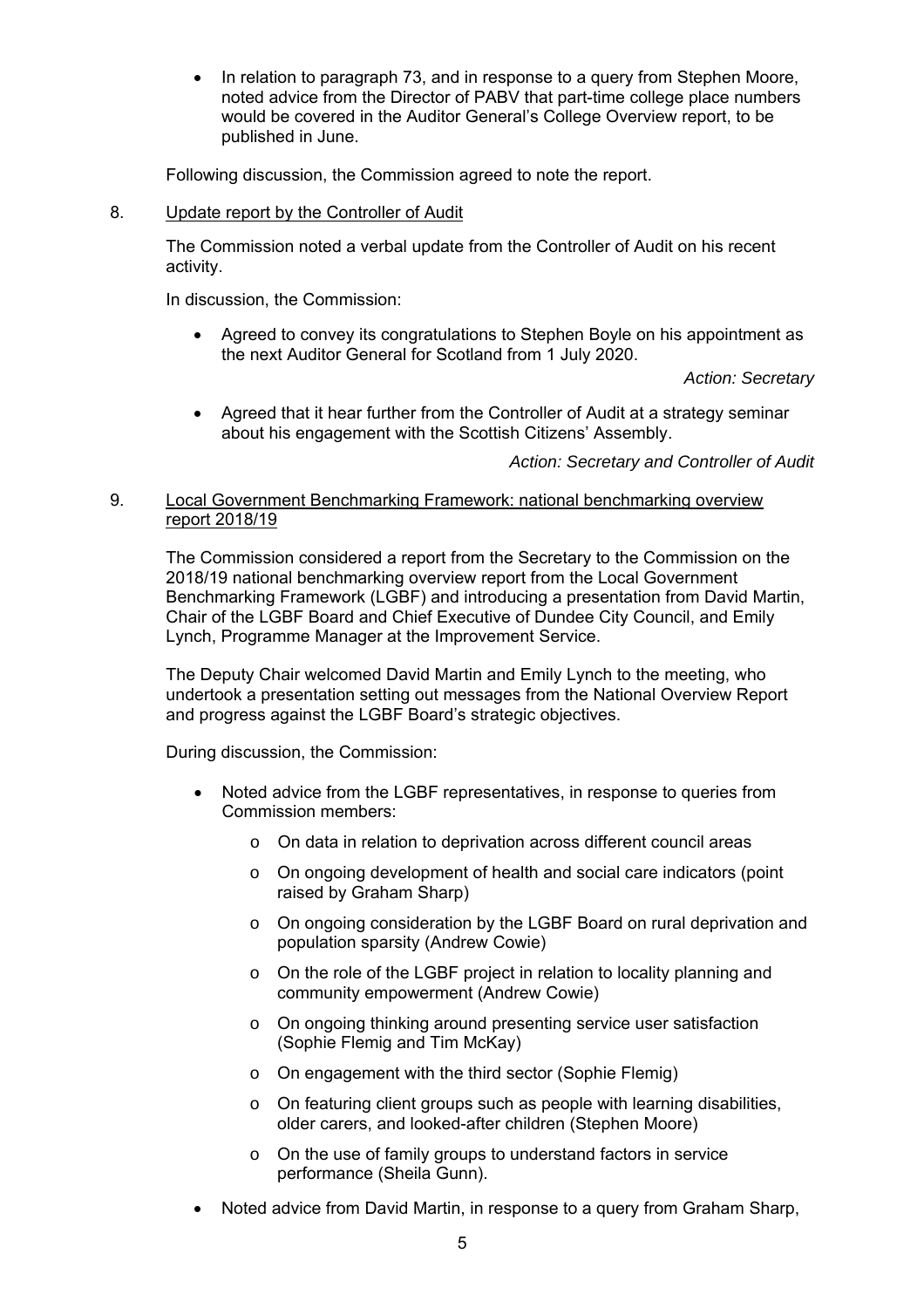that the LGBF Board would seek the Commission's view on proposed health and social care indicators.

### *Action: Secretary*

 Agreed, in response to a point from Andrew Burns, that the local government overview report ensure clarity around the funding reduction for local government over time and how this is reflected in various published documents such as the LGBF annual report.

### *Action: Director of PABV*

 Agreed, in response to a point from Andrew Burns, to consider carefully how to present messages in the Commission strategy, annual report and local government overview around public satisfaction in the context of resource reduction for local government.

### *Action: Secretary and Director of PABV*

 Noted advice from David Martin, in response to a query from Sheila Gunn, that he would welcome the Commission's views on service areas to feature in the 'performance dashboard' feature.

*Action: Secretary* 

 Agreed to discuss further with the Director of PABV how the Commission makes use of LGBF reports and data across its reporting.

### *Action: Secretary and Director of PABV*

 Agreed to continue working with the Auditor General and Audit Scotland to encourage more open use and sharing of data by public bodies, not only at national level but also at community planning partnership level.

*Action: Secretary and Director of PABV* 

Following discussion, the Commission:

- Noted the LGBF National Overview Report 2018/19.
- Agreed to consider the implications of the report for its Local Government Overview report.
- Agreed the importance of continued dialogue with the Board and support for the project.

The Deputy Chair then thanked David Martin and Emily Lynch for attending the meeting.

### 10. Briefing: the 2020/21 budget

The Commission considered a report by the Director of PABV providing a briefing on the Scottish Government's Budget 2020/21, highlighting some of the key implications for local government finances.

During discussion, the Commission agreed that the Director provide more information on:

- Budget changes as set out in Exhibit 5, particularly in relation to impact on the rural economy (following a query from Geraldine Wooley)
- Funding changes over time (e.g. paragraphs 4 and 52) (Stephen Moore).
- The impact on benefits entitlement of the new Scottish Child Payment (Stephen Moore).

*Action: Director of PABV* 

Thereafter, the Commission noted the report.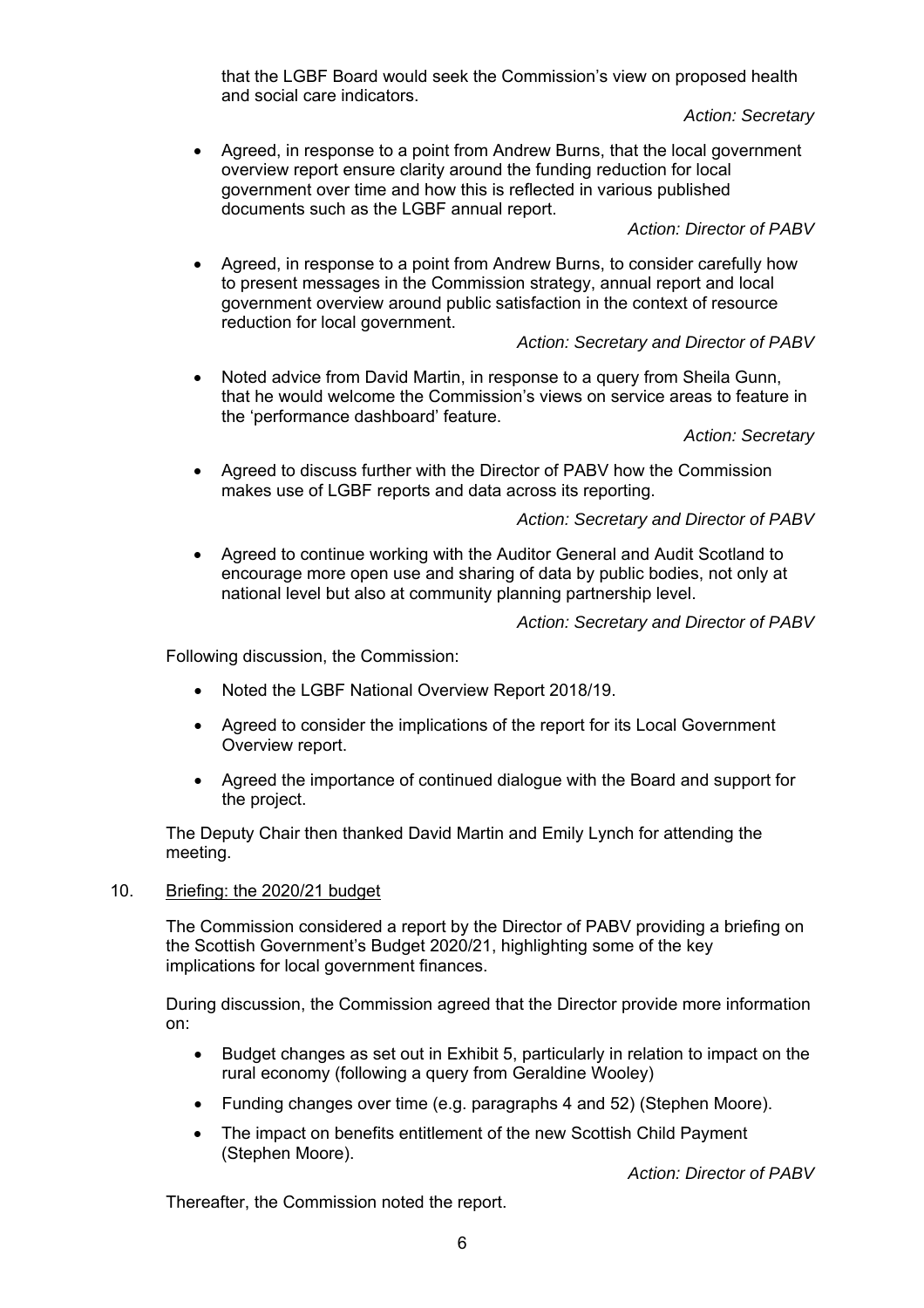### 11. Accounts Commission and Auditor General for Scotland rolling work programme refresh: 2020/21 – 2024/25

The Commission considered a report by the Secretary introducing a paper by the Director of PABV presenting proposals for the annual refresh of the Commission's five-year rolling work programme.

During discussion, the Commission:

- Noted advice from the Director, in response to a query from Andrew Cowie on available resource contingency and flexibility, on the flexibility available to the Commission around part 7 of his paper (i.e. programme development activity, briefing papers and promotion and impact).
- Noted advice from the Director, in response to a query from Geraldine Wooley, that an audit on early learning and childcare in 2021/22 should be included in Exhibit 2 of his paper.
- Agreed, in response to a point made by Tim McKay, the desirability and importance of Commission member involvement in promotional activities around reports and in initiatives such as 'round tables'.
- Agreed, in response to a point made by Tim McKay, to ensure appropriate prominence of benefits administration auditing and reporting in the work programme.

*Action: Secretary and Director of PABV* 

 Agreed, in response to a point made by Stephen Moore, that the Director consider how to undertake work on the legacy of the Commonwealth Games, in the proposed absence of a performance audit in this regard.

*Action: Director of PABV* 

 Agreed, in response to a point made by Sophie Flemig, to consider more matters around a wider systems-level analysis of the Scottish public sector, including considering work being done by the Strategic Scrutiny Group in this regard.

### *Action: Secretary and Director of PABV*

 Agreed, in response to a point made by Stephen Moore, that the role of the Commission in relation to the National Performance Framework be given more prominence in Commission strategic material such as its strategy and work programme.

*Action: Secretary* 

Thereafter, the Commission agreed:

- To note how the programme reflects Commission strategic areas of interest.
- To note how stakeholder consultation feedback has been reflected in the programme (Part 2 and Appendix 2 of the Director's paper).
- To approve the refreshed work programme proposals (Part 3).

*Action: Director of PABV and Secretary* 

 To adopt a response to local government-specific service performance matters through overview reporting (Part 5).

*Action: Director of PABV* 

To consider such an approach at its annual strategy seminar (Part 5).

*Action: Director of PABV and Secretary*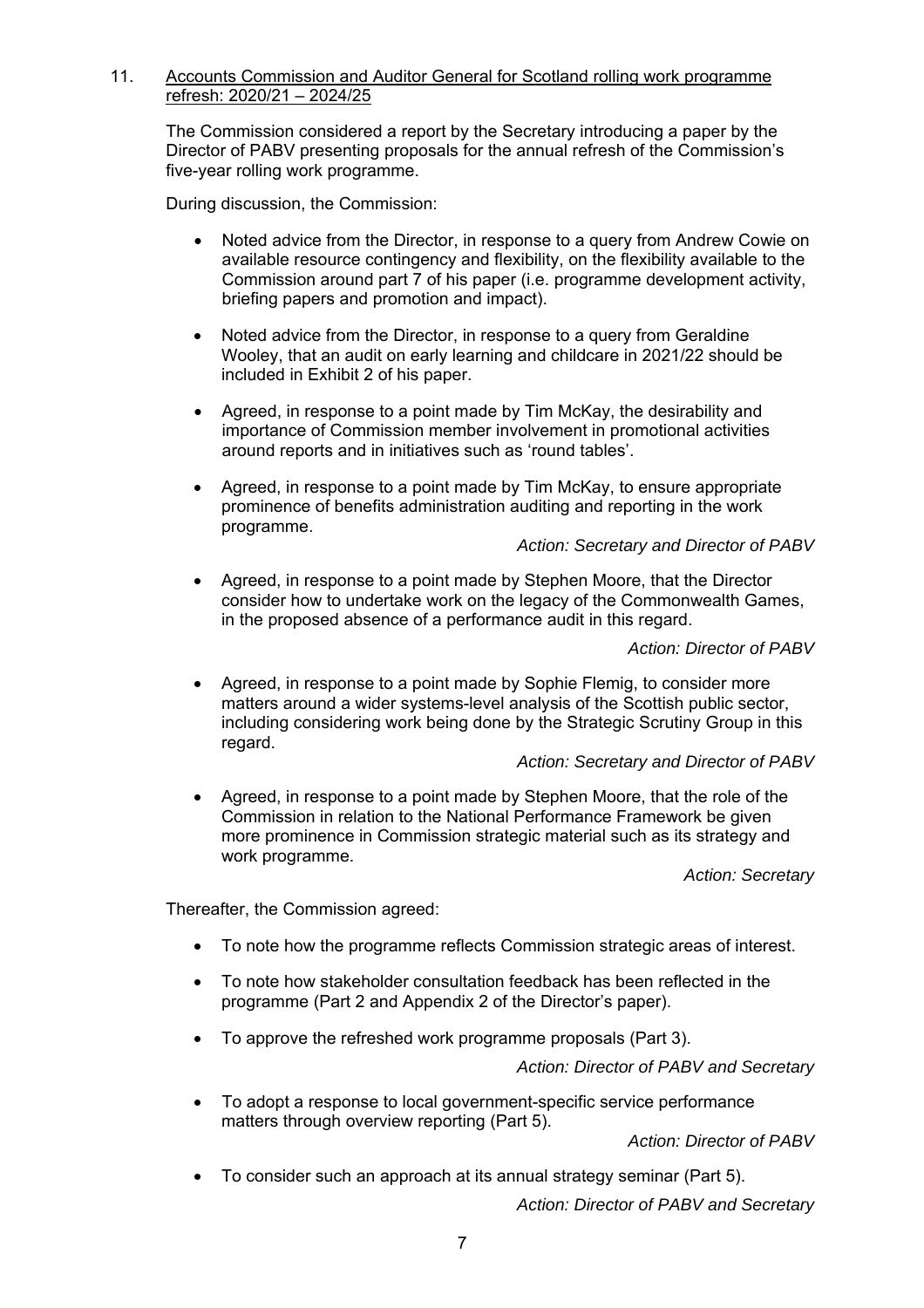To engage further with the Improvement Service and COSLA over future reporting in the *How Councils Work* series (Part 6) and give further consideration in this regard at a future meeting.

*Action: Secretary* 

### 12. Accounts Commission strategy refresh 2020-25

The Commission considered a report by the Secretary to the Commission presenting proposals for the refresh of the Commission's strategy for 2020-25.

Following discussion, the Commission:

- Approved the refreshed strategy 2020-25, subject to
	- o More prominently reflecting the role of the Commission in holding health and social care integration joint boards to account (in response to a point made by Stephen Moore).
	- o More prominently reflecting the role of the Commission in relation to the National Performance Framework.
	- o Members raising any other drafting points directly with the Secretary.
- Approve the proposed arrangements for publishing and promoting the strategy.

*Actions: Secretary* 

### 13. Statutory Report: Renfrewshire Council

The Commission considered a report by the Secretary presenting a statutory report by the Controller of Audit on a matter arising from the 2018/19 audit of Renfrewshire Council.

Following questions to the Controller of Audit, the Commission agreed to consider in private how to proceed.

#### 14. Statutory Report: Renfrewshire Council (in private)

The Commission discussed how to proceed in relation to the Controller of Audit's statutory report on a matter arising from the 2018/19 audit of Renfrewshire Council.

Following discussion, the Commission agreed to make findings to be published on 24 March 2020.

*Action: Secretary* 

### 15. Local government in Scotland 2020: performance and challenges – draft report (in private)

The Commission considered a report by the Director of PABV seeking approval of the draft report *Local government in Scotland 2020: performance and challenges*, and of proposed arrangements for publication and promotion of the report.

Following discussion, the Commission agreed to:

- Approve the draft report, subject to:
	- o The audit team considering points raised in discussion in conjunction with the sponsors of the report, Graham Sharp and Elma Murray
	- o Renaming the report with a simpler title (in response to a point raised by Elma Murray).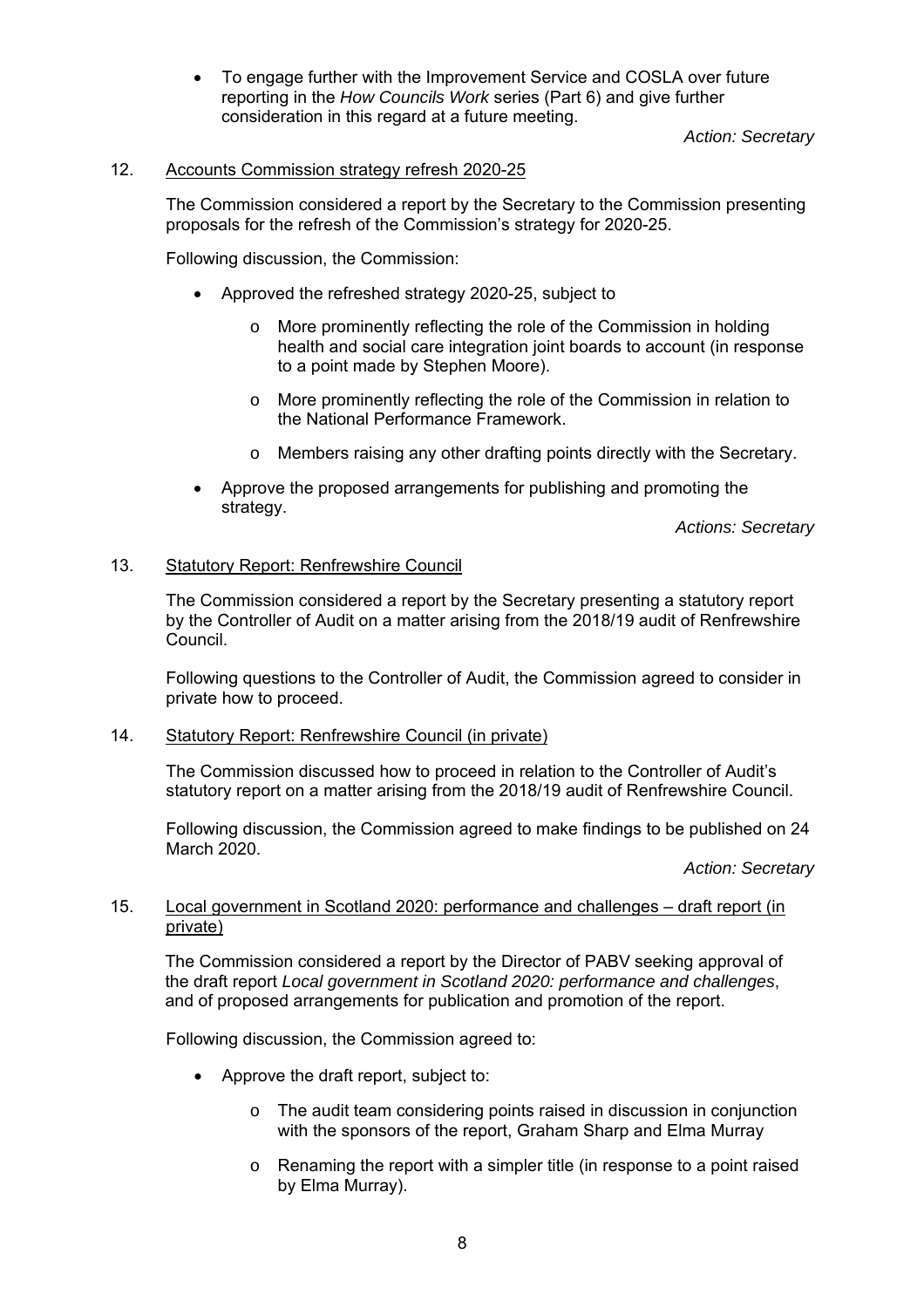Approve the publication and promotion arrangements for the report, including distinct arrangements for the publication and promotion of the case study on planning services.

*Actions: Director of PABV and Secretary* 

### 16. Performance audit: draft report - Improving outcomes for young people through school education (in private)

The Commission considered a report by the Director of PABV seeking approval of the draft performance audit report *Improving outcomes for young people through school education*, and of proposed arrangements for publication and promotion of the report.

During discussion, the Commission noted advice from the Director, in response to a query from Sophie Flemig, of the inclusion in the work programme, in 2022-25, of a further performance audit on education.

Following discussion, the Commission agreed:

- To approve the draft report, subject to the audit team considering points raised in discussion in conjunction with the sponsors of the report, Sheila Gunn and Sharon O'Connor.
- To approve the publication and promotion arrangements for the report, including ensuring opportunities for the report sponsors to promote the report at relevant events such as conferences.
- Further in this regard, in response to a point raised by Christine Lester, particularly ensuring appropriate promotional activities involving young people.

*Actions: Director of PABV and Secretary* 

### 17. Benefits administration performance audit: housing benefit overpayments in Scotland – a thematic study: draft report (in private)

The Commission considered a report by the Director of Audit Services seeking approval of the draft thematic study *Housing benefit overpayments in Scotland* and proposing arrangements for publication and promotion of the report.

Following discussion, the Commission agreed:

- To approve the draft report, subject to the audit team considering in conjunction with the report sponsor, Tim McKay, points raised in discussion.
- To approve the publication and promotion arrangements for the report.
- In response to a point made by Pauline Weetman, to give future consideration to using future reports in this regard to report on matters around impact on benefit recipients.
- In response to a point made by Stephen Moore, to discuss with the Improvement Service the scope of a seminar or 'round table' on this report and on the wider series of benefits administration reports done by the Commission.

*Actions: Director of Audit Services and Secretary* 

#### 18. New audit appointments and Code of Audit Practice – update (in private)

The Commission considered a report by the Secretary providing an update on progress made with audit appointments and the new Code of Audit Practice ('Code')